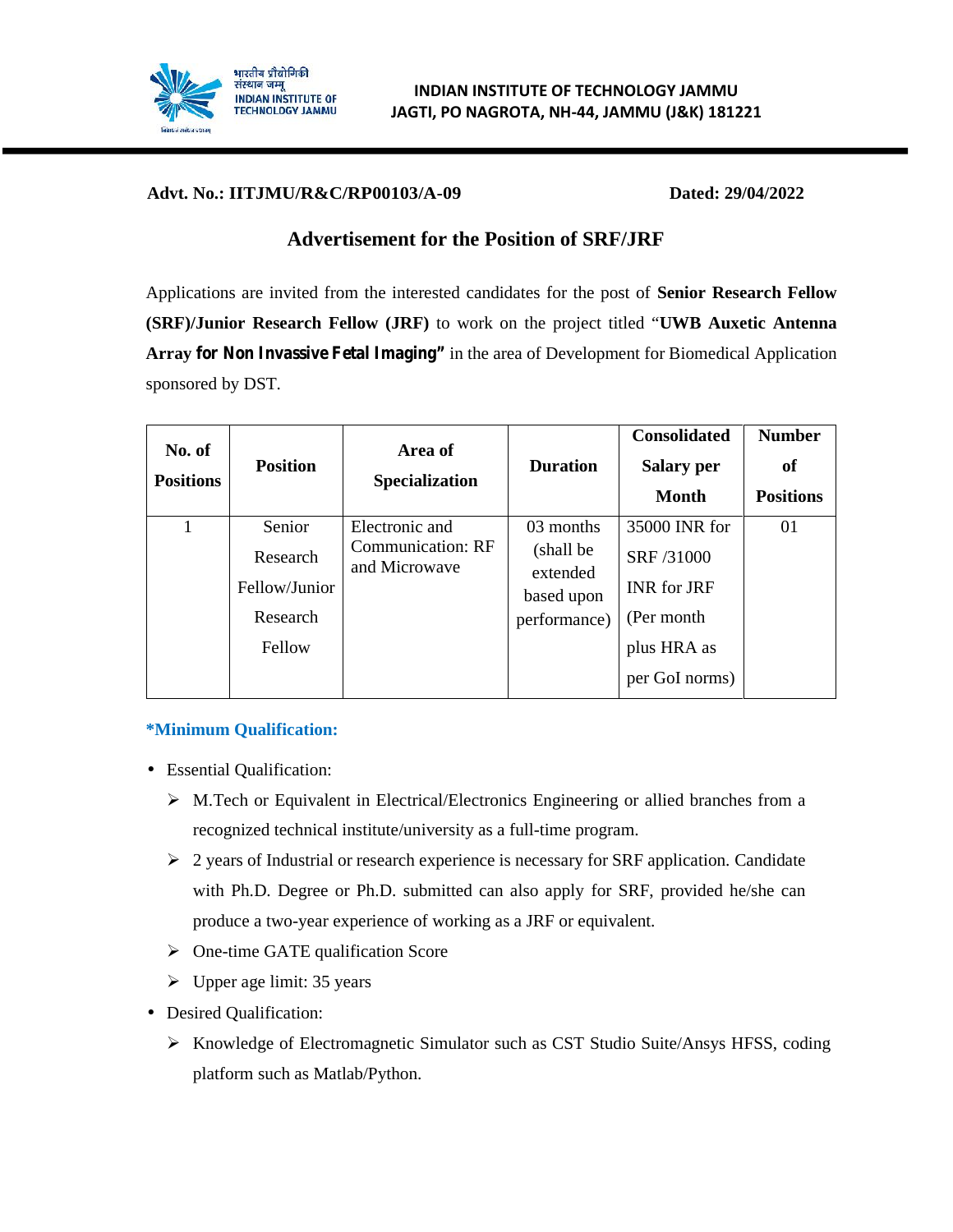$\triangleright$  Preference may be given to the candidate having appropriate knowledge of experimentation, scientific writing.

#### **Brief Objective of Project:**

The main objective of this proposal is to develop a UWB conformal antenna patches and capture/ monitor the fetal growth based upon the properties permittivity and permeability values.

## **Job Description:**

The selected candidate is expected to work on the synthesis, characterization and optimization of oxygen concentrator unit

# **Application Process:**

Duly filled application form along with the requested details, scanned copies of certificates, other supporting documents, should be uploaded through the online portal (https://apply.iitjammu.ac.in/#/home) latest by May 8<sup>th</sup>, 2022. Please apply through the [contract/project staff/JRF/SRF] tab on the referred application portal. Candidates who are already employed should produce a relieving certificate from their employers if selected. The interview will be conducted for all shortlisted candidates.

## **Attention:**

- 1. The applicant will be responsible for the authenticity of the information, other documents, and photographs submitted.
- 2. Merely possessing the prescribed qualification does not ensure that the candidate would be called for an Interview. The candidates may be shortlisted based on merit and need for the project.
- 3. Shortlisted candidates will be informed by e-mail about the interview. So, the candidate must provide valid e-mail IDs, phone number information in their applications.
- 4. Shortlisted candidates must present themselves for the interview on the interview date with an updated CV and original and attested photocopies of mark sheets/certificates in support of their academic qualifications. Only shortlisted candidates will be called for the interview. The time of the interview will be informed to the shortlisted candidates by e-mail. The interview will be held by using the online platform.
- 5. Candidates who are already employed should produce a relieving certificate from their employers if selected.
- 6. The last date for receiving the duly filled in application is  $8<sup>th</sup>$  May, 2022, through an online portal.